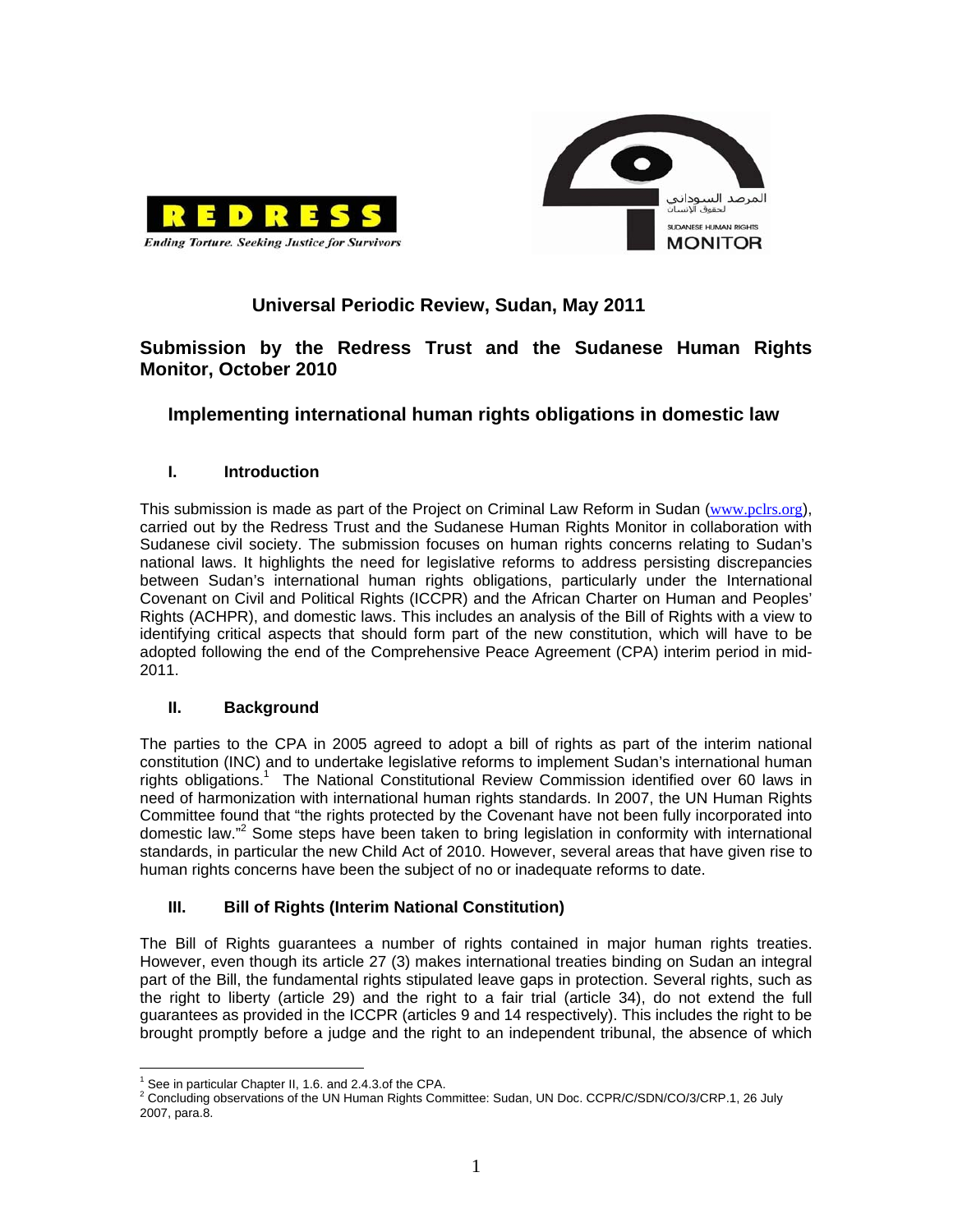has resulted in concerns about forced confessions and unfair trials. $^3$  The definition of some rights, such as freedom from torture, is at variance with international treaties. In contrast to article 7 of the ICCPR, article 33 of the Bill of Rights omits cruel, inhuman or degrading punishment, such as flogging, and it is still frequently used in judicial practice.<sup>4</sup> Rights such as freedom of expression (article 39) are subject to limitations to be determined by law that may be overly restrictive. An example is the law governing assemblies that has been used to forcibly break up public demonstrations before the recent elections.<sup>5</sup> Emergency laws such as the Emergency and Safety Act of 1997 permit further limitations. The broad powers of authorities to restrict assemblies, associations and other rights have stifled civil society and the exercise of essential freedoms in Darfur where a state of emergency continues to apply.<sup>6</sup>

## **IV. STATUTORY LAW**

- 1. Protection against violations
- **National Security Law**

A recent report by the UN High Commissioner for Human Rights summarized human rights concerns in respect of the role of the National Intelligence and Security Services, now National Security Services (NSS), as follows:

"In Khartoum and other parts of Northern Sudan, the National Intelligence and Security Services (NISS) systematically use arbitrary arrest and detention against political dissidents. According to allegations received by [UN] human rights officers, NISS detention can typically be accompanied by additional serious human rights violations such as incommunicado detention, ill-treatment, torture or detention in unofficial places of detention. The human rights concerns related to the NISS are longstanding and institutionalized problems that could be addressed through institutional reform."<sup>7</sup>

A new National Security Act (NSA) was adopted in 2010. $8$  It largely failed to address the concerns that had been expressed in respect of the 1999 National Security Forces Law.<sup>9</sup> The new Act effectively gives NSS members the same broad powers that are alleged to have frequently resulted in human rights violations as highlighted in the UN report above. Article 50 of the NSA retains the power to arrest and detain a person on vague grounds for an initial period of up to thirty days (45 days upon renewal) and a possible total of four and a half months. Article 51 of the Act grants the right to communicate with family members or a lawyer. However, the exercise of these safeguards is conditional upon not prejudicing the investigation. The NSS may therefore still hold detainees without contact to the outside world where it sees fit. This is contrary to international standards that provide access to a lawyer of one's choice at the earliest stages of investigation, which constitutes an important safeguard against torture and unfair trials. Detainees do not have access to a judge or the right to file a habeas corpus petition within the period of 45 days or four and a half months respectively, depriving them of any judicial protection. These features contravene the right to liberty and equality under the ICCPR and the ACHPR.<sup>10</sup> Contrary

 $\overline{a}$ <sup>3</sup> See for example, Opinions adopted by the Working Group on Arbitrary Detentions, Opinion 208 (Sudan), UN Doc.

A/HRC/13/30/Add.1, 2 March 2010, pp.166-181.<br><sup>4</sup> See on Sudan's position, Information received from Sudan on the implementation of the concluding observations of the Human Rights Committee (CCPR/C/SDN/CO/3), UN Doc. CCPR/C/SDN/CO/3/Add.1, 18 December 2009, Recommendation No.10, para.14.

<sup>5</sup> Report of the independent expert on the situation of human rights in the Sudan, Mohammed Chande Othman, UN Doc. A/HRC/15/CRP.1, 14 September 2010, para.22.

<sup>6</sup> Ibid., paras. 21 and 69.

 $^7$  Tenth periodic report of the United Nations High Commissioner for Human Rights on the situation of human rights in the Sudan, *Arbitrary arrest and detention committed by national security, military and police, Geneva, 28 November 2008,*  $p.3.8.81$ 

Its text is available at www.pclrs.org/smartweb/english/bills-and-laws.

<sup>9</sup> See REDRESS/SORD, *Security for All-Reforming Sudan's National Security Services*, October 2009,

www.pclrs.org/downloads/Resources/Resources/Security%20for%20all%20Final.pdf<br><sup>10</sup> Article 9 ICCPR and Principles and Guidelines on the Right to a Fair Trial and Legal Assistance in Africa, 2001.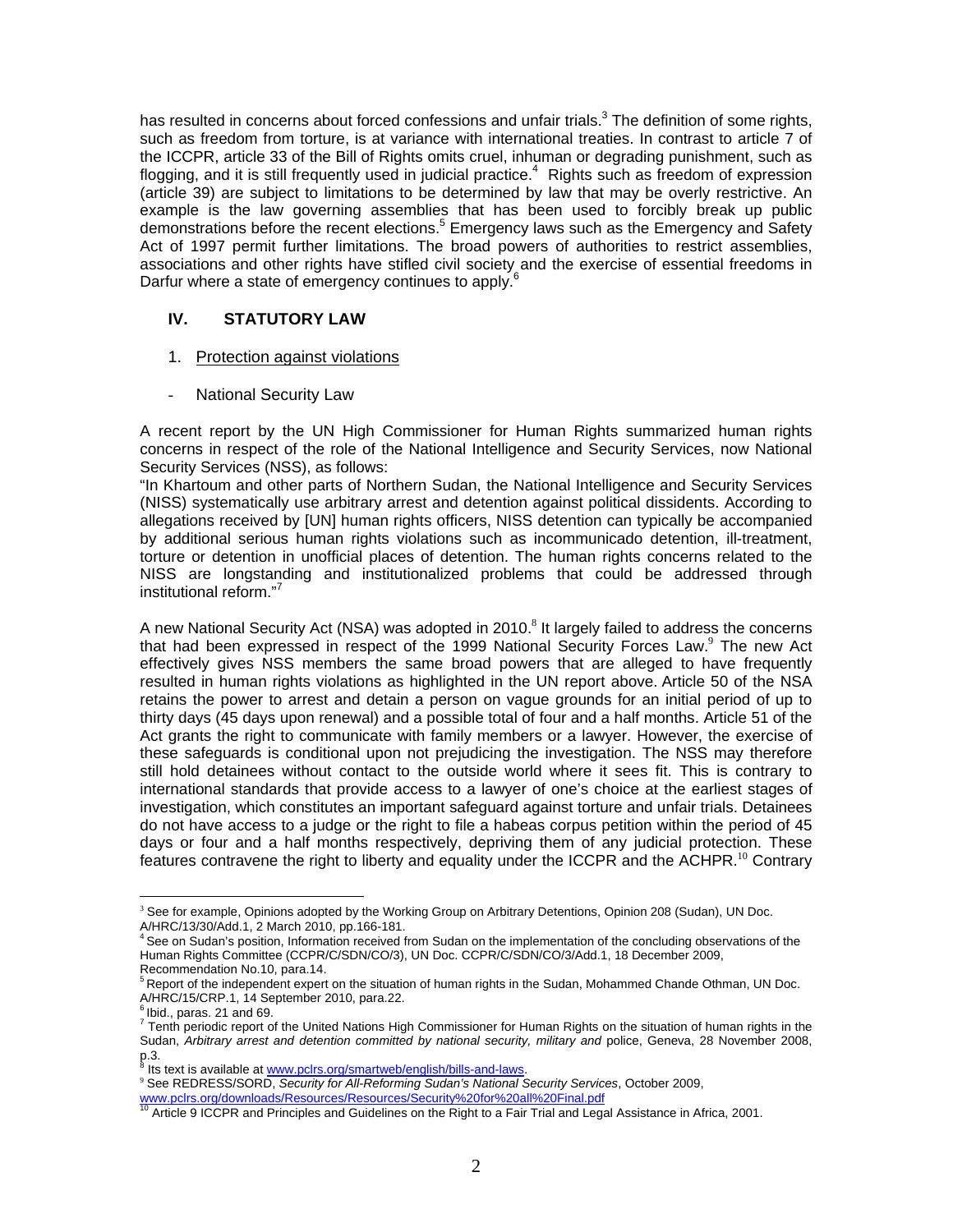to a series of recommendations made by UN bodies $^{11}$  and the African Union High Level Panel on Darfur,<sup>12</sup> the NSA also retained immunities for NSS members for any civil or criminal proceedings (see on immunities, below at p.4, IV.2), thus perpetuating the existing culture of impunity.

- Sudan's Criminal Act: Offences against the state, apostasy and punishments

The Criminal Act of 1991 contains a number of broad and vaguely worded offences, such as "attempting to undermine the constitutional system" (article 50) and "waging war against the state". These offences facilitate arbitrary arrest and prosecutions because of the vague grounds for suspicion. They also violate specific rights, for example where used to prosecute journalists for exercising their freedom of expression.<sup>13</sup> In addition, the crime of apostasy is "incompatible with article  $18"$  of the ICCPR.<sup>14</sup>

The Child Act of 2010 has seemingly abolished the death penalty for children.<sup>15</sup> However, the death penalty for adults still remains in force for numerous offences, including those that cannot be considered to be the most serious.<sup>16</sup> Sudan's courts have imposed the death penalty in several instances where the defendants alleged that they had been tortured into making confessions. An example illustrating this practice is Opinion No.38/2008 of the Working Group on Arbitrary Detention, which concerned the trial of ten defendants accused of the murder of Mohamed Taha.<sup>17</sup> This case, as well as convictions pursuant to trials under the anti-terrorism law,<sup>18</sup> raise serious concerns over their compatibility with the right to life, which requires that the death penalty should only be imposed following a fair trial.<sup>19</sup>

Sudan's system of punishment is characterised by the large number of offences which carry the punishment of whipping. This form of punishment, which is considered cruel, inhuman and degrading under international law, is applied with casual frequency, often following summary trials.<sup>20</sup> The Human Rights Committee requested Sudan to abolish corporal punishment, which violates article 7 and 10 of the ICCPR (as well as article 5 of the ACHPR) but no steps have been taken towards this end.<sup>21</sup>

#### 2. Accountability and remedies

The Armed Forces Act of 2007 and the amendment of the Criminal Act of 2009 recognise genocide, war crimes and crimes against humanity. However, the definitions used are not fully in line with internationally recognised ones. The practical effect of amendments may be limited due to non-retroactivity, amnesties and immunities,<sup>22</sup> which may have the effect that those responsible for serious crimes in Darfur and elsewhere cannot be held accountable. Sudan's criminal law does not recognise an offence of torture in conformity with international standards.<sup>23</sup> The lack of effective protection against torture is compounded by inadequate custodial

<sup>21</sup> Human Rights Committee, above footnote 2, para.10.<br><sup>22</sup> See REDRESS/KCHRED, Comments on the proposed amendment of the Sudanese Criminal Act, September 2008, www.pclrs.org/downloads/Miscellaneous/Penal\_Code\_Amendment\_Position%20Paper%20\_2\_.pdf<br><sup>23</sup> Human Rights Committee, above footnote 2, para.16.

<sup>&</sup>lt;sup>11</sup> Human Rights Committee, above footnote 2, para.9 (e).

<sup>&</sup>lt;sup>12</sup> Darfur: The Quest for Peace, Justice and Reconciliation, Report of the African Union High-Level Panel on Darfur

<sup>(</sup>AUPD), PSC/AHG/2 (CCVII), 29 October 2009, para.25 (c) and (d); pp. 56-63, paras.215-238; and pp.91, 92, para.336.<br><sup>13</sup> Report of the independent expert, above footnote 5, para.6.

<sup>&</sup>lt;sup>14</sup> Human Rights Committee, above footnote 2, para. 26.

<sup>&</sup>lt;sup>15</sup> However, the UN Committee on the Rights of the Child expressed serious concerns that "under article 36 of the Sudan Interim Constitution, the death penalty may be imposed on persons below the age of 18 in cases of retribution or *hudud*." See Concluding Observations: Sudan, UN Doc. CARC/C/SDN/CO/3-4, 1 October 2010, para.35.<br><sup>16</sup> Human Rights Committee, above footnote 2, para.19.<br><sup>17</sup> Opinion No.38/2008, above footnote 3.

<sup>&</sup>lt;sup>18</sup> See Report of the Special Rapporteur on the situation of human rights in the Sudan, Sima Samar, UN Doc.

A/HRC/11/14, 14 June 2009, para.30.<br><sup>19</sup> See UNHRC, General Comment 6, para.7, see UN Doc. HRI/GEN/1/Rev.9 (Vol.I), 27 May 2008, p.176.

<sup>20</sup> Doc C. C. This is based on interviews with Sudanese lawyers and anecdotal evidence. REDRESS is not aware of any publicly available information detailing the application of corporal punishments in Sudan.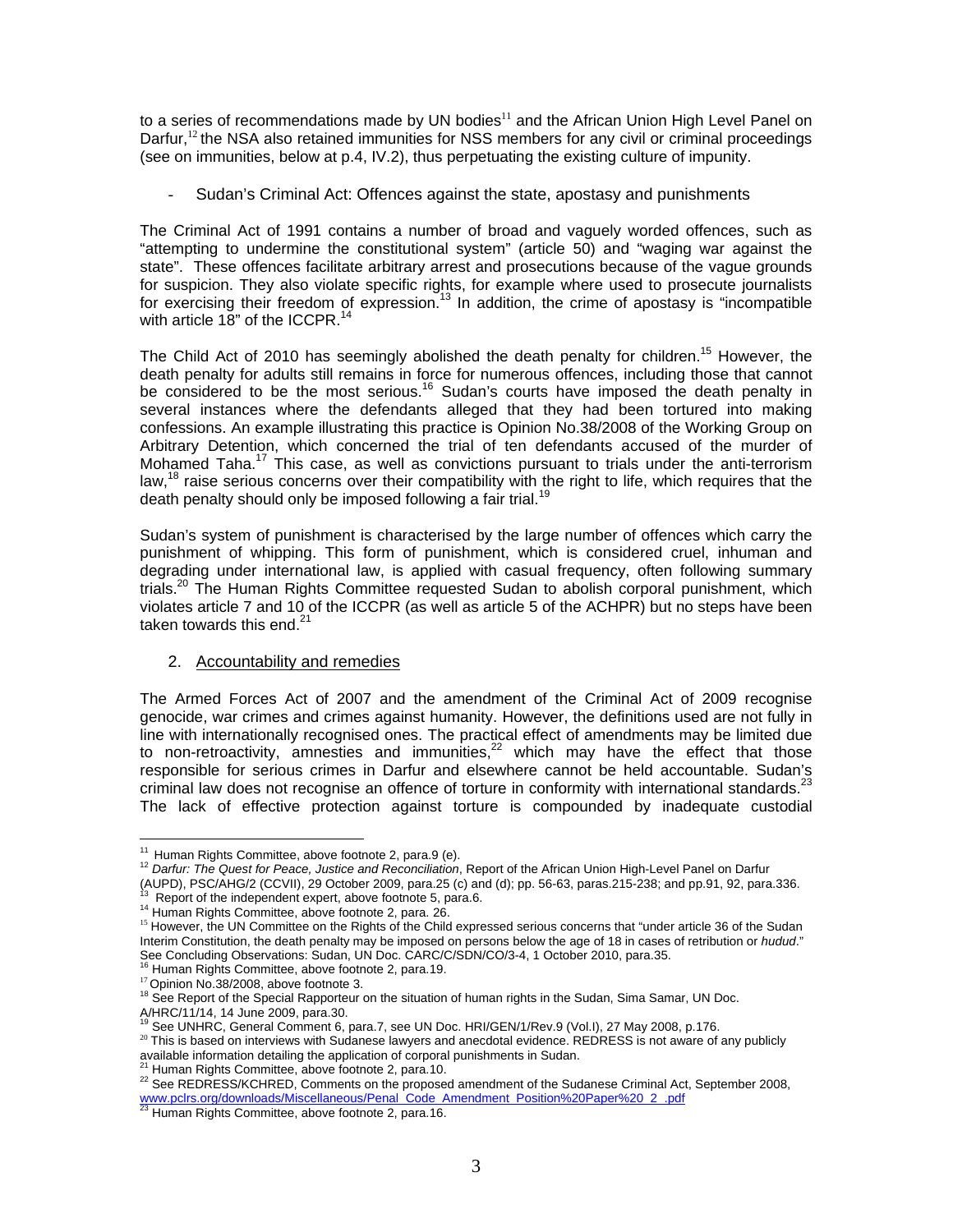safeguards (see above at p.2, IV.1) and ambiguous rules of evidence. This has led courts to sentence accused, including to capital punishment, on the basis of evidence that was alleged to have been obtained as a result of torture.<sup>24</sup> Conversely, perpetrators of torture may benefit from immunities and torture is subject to short statutes of limitation. This runs counter to the duty to investigate and prosecute such crimes under international human rights law and has contributed to a culture in which officials can commit torture with impunity.

The granting of immunities for officials in Sudanese laws is a long-standing concern. Effectively, authorities are given the right to police themselves and the resulting lack of accountability facilitates human rights violations. The UNHRC, the African Commission, various UN bodies, the AU High-Level Panel on Darfur and others have called on Sudan to abolish immunities.<sup>25</sup> Sudan had the opportunity to do so in the Armed Forces Act of 2007, the Police Act of 2008, and the National Security Act of 2010, but has opted not to do so. The Sudanese Constitutional Court has justified immunities by emphasising their conditional nature and the possibility of judicial review.<sup>26</sup> However, in practice, immunities have frequently led to impunity, including for serious human rights violations, and legal remedies are neither clear nor effective.<sup>27</sup> By maintaining the current system, the state fails in its positive obligation to prevent, investigate and prosecute serious violations and in providing effective remedies to victims thereof.

### 3. Women's rights

Systemic and widespread discrimination and sexual violence against women and girls has resulted in a number of public reform campaigns. This had led to some limited changes, such as in the Child Act of 2010. However, major areas of concern, including discrimination in personal, family and employment laws, remain, which undermine equality and frustrate the full realisation of women's rights.

The laws on sexual violence fail to adequately protect women's right to physical and mental integrity. Article 149 of the Criminal Act defines rape with reference to adultery, which creates confusion over evidentiary requirements for a prosecution (adultery requires four male eyewitness of the act) and puts a woman at risk of facing prosecution for adultery where she cannot prove rape.<sup>28</sup> The definition of rape is narrow in scope and does not reflect legislative reforms and best practices elsewhere.<sup>29</sup> There is only one offence covering all other forms of sexual violence, which carries an inadequate maximum punishment of two years imprisonment. In addition, domestic rape, forms of sexual harassment and certain types of female genital cutting/mutilation are not criminal offences.<sup>30</sup> The Government of Sudan has discussed the reform of rape laws but effective steps have yet to be taken in this regard. $31$ 

Sudanese criminal law and Public Order Acts provide the authorities with broad powers to arrest, detain and punish anyone perceived to violate public order.<sup>32</sup> As the recent case of the journalist Lubna Hussein, who was convicted for wearing trousers in public, demonstrates this legislation is discriminatory and is used disproportionately against women. This may, and does, result in

 $^{24}$  Opinion No.38/2008, above footnote 3, pp.166-181.

<sup>&</sup>lt;sup>25</sup> See e.g. Human Rights Committee, above footnote 2, para.9 (e) and AUPD report, above footnote 12, pp. xix, para.25 (c) and (d); 56-63, paras.215-238; and pp. 91, 92, para.336. <sup>26</sup> *Farouq Mohamed Ibrahim Al Nour v (1) Government of Sudan; (2) Legislative Body*; Final order by Justice Abdallah

Aalmin Albashir President of the Constitutional Court, 6 November 2008.<br><sup>27</sup> Human Rights Committee, above footnote 2, para.9 and OHCHR, Report, above footnote 7.<br><sup>28</sup> Ibid., para.14 (b).<br><sup>29</sup> REDRESS/KCHRED, Time for Cha

pp.28, 29, <u>www.pclrs.org/downloads/Miscellaneous/Position%20Paper%20Rape.pdf</u>.<br><sup>30</sup> Ibid., pp.55-58.<br><sup>31</sup> Information received from Sudan, above footnote 4, para.24.<br><sup>32</sup> Article 152 of the Criminal Act of 1991 and the Kh www.pclrs.org/Khartoum\_Public\_Order\_Act\_1998.pdf.